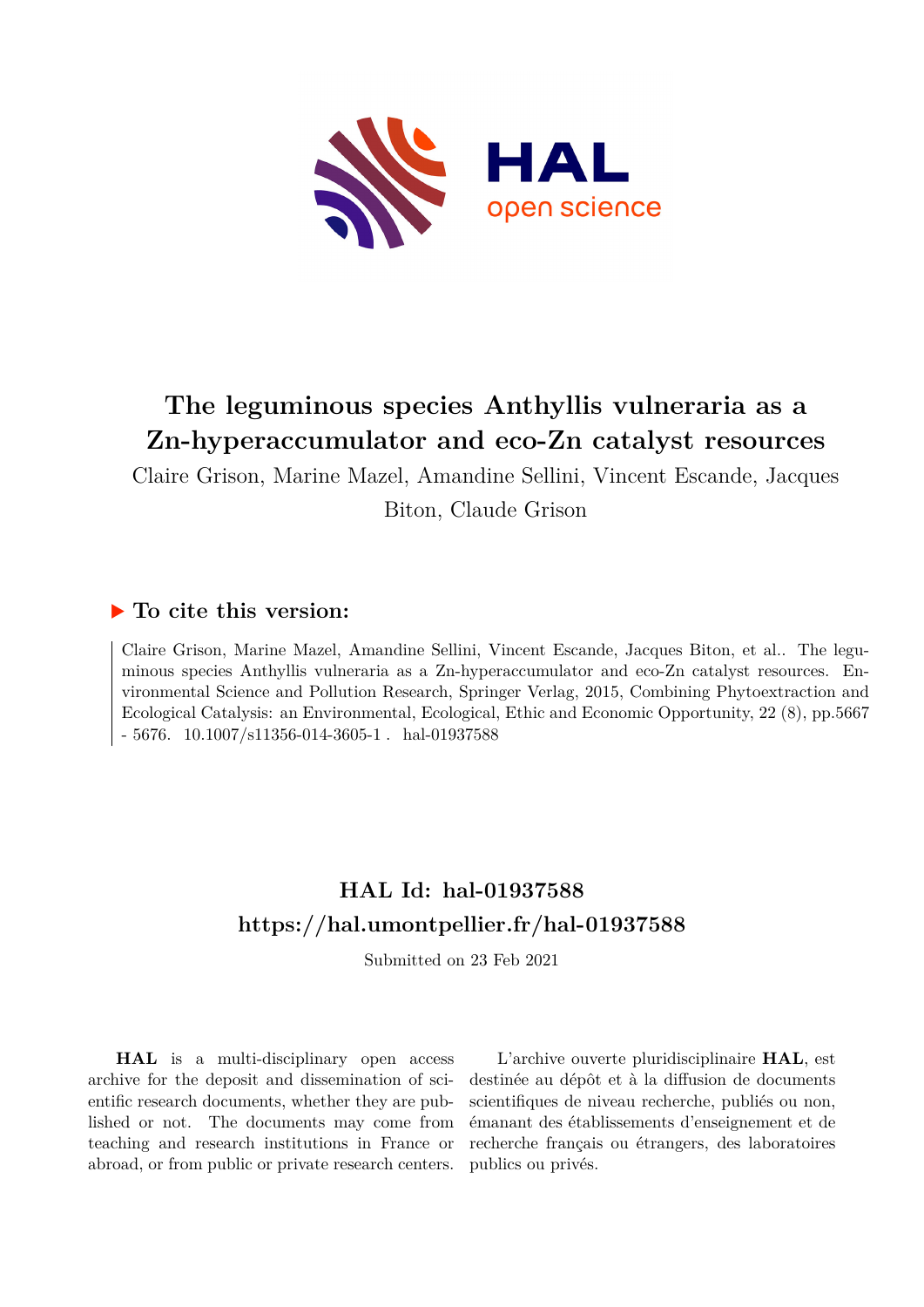# The leguminous species *Anthyllis vulneraria* as a Zn-hyperaccumulator and eco-Zn catalyst resources

Claire M. Grison • Marine Mazel • Amandine Sellini • Vincent Escande · Jacques Biton · Claude Grison

Abstract Anthyllis vulneraria was highlighted here as a Znhyperaccumulator for the development of a pilot phytoextraction process in the mine site of Les Avinières in the district of Saint-Laurent-Le-Minier. A. vulneraria appeared to hyperaccumulate the highest concentration of Zn in shoots with a better metal selectivity relative to Cd and Pb than the reference Zn-hyperaccumulator Noccea caerulescens. A bigger biomass production associated to a higher Zn concentration conducted A. vulneraria to the highest total zinc gain per hectare per year. As a legume, A. vulneraria was infected by rhizobia symbionts. Inoculation of A. vulneraria seeds showed a positive impact on Zn hyperaccumulation. A large-scale culture process of symbiotic rhizobia of A. vulneraria was investigated and optimized to allow large-scale inoculation process. Contaminated shoots of A. vulneraria were not considered as wastes and were recovered as Eco-Zn catalyst in particular, examples of organic synthesis, electrophilic aromatic substitution. Eco-Zn catalyst was much more efficient than conventional catalysts and allowed greener chemical processes.

C. M. Grison

M. Mazel : A. Sellini : J. Biton STRATOZ SA, Cap Alpha, Avenue de l'Europe, 34830 Clapiers, France

V. Escande  $\cdot$  C. Grison ( $\boxtimes$ )

**Keywords** Phytoextraction  $\cdot$  Zn hyperaccumulating plant  $\cdot$ Leguminous . Rhizobium metallidurans . Ecocatalysis . Bromination

## Introduction

Over the past decades, the annual worldwide release of heavy metals in nature has kept increasing (Singh et al. 2003) mostly because of metalliferous mining and smelting from metallurgical industries (Alloway 1995). An illustration of this dramatic situation has been reported in the district of Saint-Laurent-le-Minier, at the mining site of Les Avinières, South of France (03°66′50″E; 43°93′13″N). Mining activities have led to dangerous level of contamination of soil, water, and air causing serious damages to human health, wildlife, flora, and microbe ecosystems. Restoration of polluted sites, as the mining site of Les Avinières, is therefore a current and burning challenge. Different methods are employed to remediate contaminated soils—vitrification, land filling, excavation, and chemical treatments or electrokinetics (Raskin and Ensley 2000). Such chemical and physical methods are definitely costly and irreversibly affect soil properties and biodiversity. Biological and environmental-friendly techniques have thus greatly emerged while being the most cost-effective remediation methods (Padmavathiamma and Li 2007). Phytoremediation that refers to an environment-cleaning technology using plants meets these conditions. Phytostabilization, phytoextraction, and phytofiltration are main techniques of phytoremediation process (Losfeld et al. 2013).

Phytostabilization has been used in the mining site of Les Avinières to stabilize heavy metals in soil with Anthyllis vulneraria and Festuca arvernensis (Frérot et al. 2006). However, phytostabilization is defined as an adsorption/absorption and accumulation of metals in roots by vacuole sequestration or cell wall binding (Singh et al. 2003; Padmavathiamma and

Institut de Chimie Moléculaire et des Matériaux d'Orsay, Université Paris Sud, Rue du Doyen Georges Poitou, 91405 Orsay, Cedex, France

Laboratory of Bioinspired chemistry and ecological innovation, FRE 3673 CNRS University of Montpellier 2, Stratoz, Cap Alpha, Avenue de l'Europe, 34830 Clapiers, France e-mail: claude.grison@cnrs.fr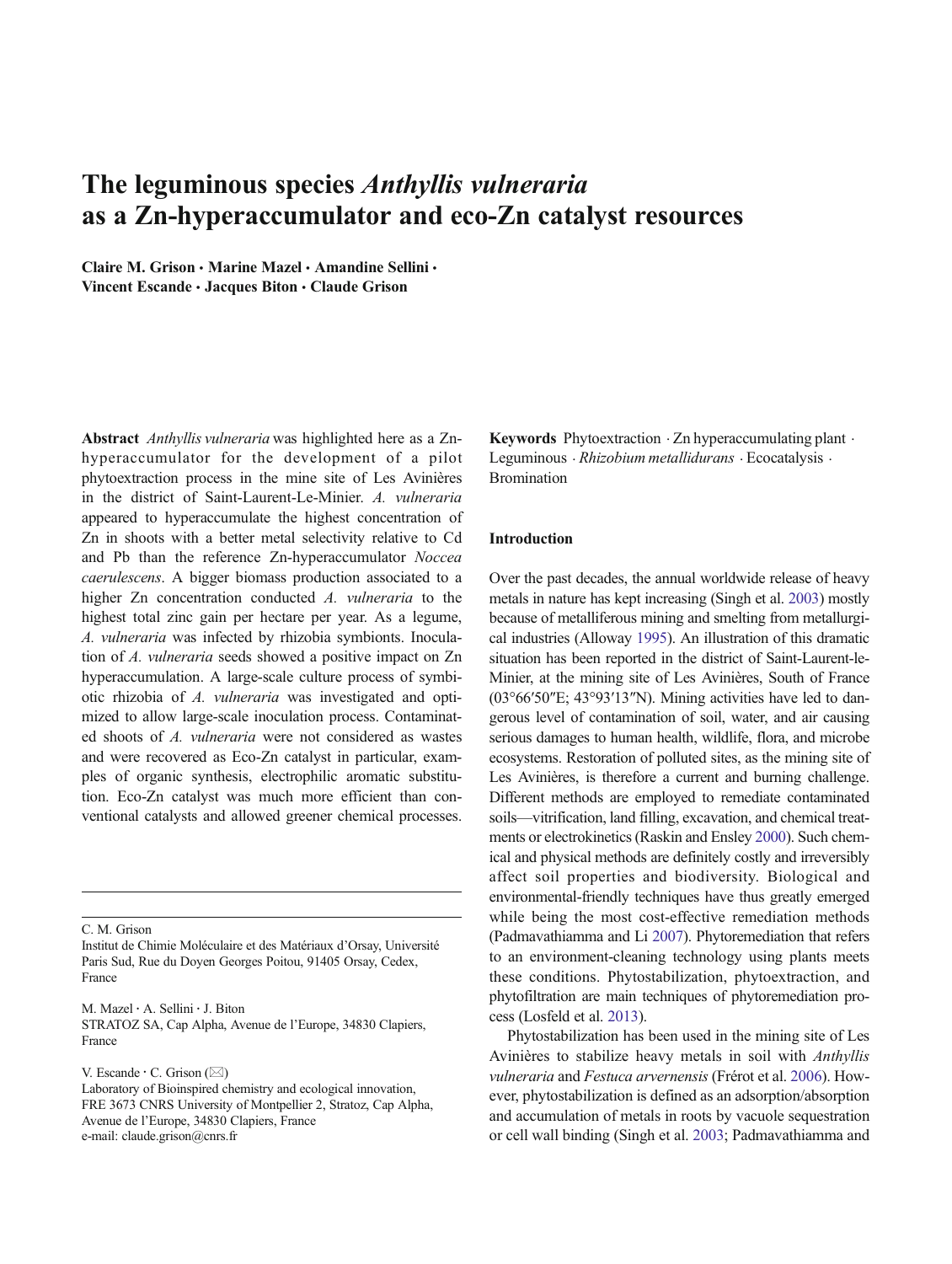Li 2007). Metals are not loaded through xylem and are not translocated into the shoots. Using A. vulneraria for phytostablizing metals in a contaminated site is thus inappropriate since Escarré et al (2010) have found a high Zn concentration in its shoots. A. vulneraria uptakes heavy metals from soil and translocates them in the above-ground parts of the plant, hyperaccumulating them into shoots. Because of the heavy-metal-hyperaccumulating properties, using A. vulneraria in phytostabilization could be a concern with metal transfer in the food web and with biomagnification leading to other health risks.

Therefore, we propose here for the first time the utilization of A. vulneraria in phytoextraction.

In a phytoextraction process, plants need to be harvested before senescence. However, cut shoots are too frequently considered as wastes. Li et al. (2003) decided to valorise the contaminated biomass in phytomining: metal hyperaccumulating plants were considered as "bio-ores" and treated by conventional mining methods. Phytomining had limited applications, and the economic viability of the process was not evident (Li et al. 2003). Indeed, huge surfaces had been cultivated and led to a low profitability considering the percentage of metals per dry mass in hyperaccumulating plants. Facing this issue, our group has shown that heavymetal-enriched shoots derived from phytextraction constitutes the starting point of an original and cost-effective approach to modern heterogeneous catalysis, called ecocatalysis (Grison and Escarre 2011; Grison and Escande 2012; Losfeld et al. 2012a, b, c; Escande et al. 2013a, b; Grison and Escande 2013; Grison et al. 2013; Escande et al. 2014; Grison and Escande 2014). Metal hyperaccumulator extracts are transformed in polymetallic ecocatalysts, which are multicomponent chemical systems (Escande et al. 2013a; Grison et al. 2013). Specific interactions and cooperative effects can modulate the overall chemical behavior of the catalysts leading to a high and original catalytic performance. The main goal of this work was to investigate the potential of A. vulneraria for large-scale phytoextraction, and its utilization as a green Eco-Zn through pertinent examples.

## Material and methods

# Material

Reagents and solvents were purchased from Aldrich. Reagents were used without further purification unless otherwise noted. All reactions were performed under argon (or nitrogen) and stirring unless otherwise noted. When needed, glassware was dried overnight in an oven  $(T>100 \degree C)$ . All gas chromatography and mass spectrometry analyses were performed using electronic impact (EI) ionization mode on a Varian Saturn 2000 ion trap instrument, interfaced with a Varian CP-3800 apparatus. The Varian CP-3800 was equipped with a 1079 split-splitless injector (206.8 °C) and a 30 m $\times$ 0.25 mm×0.25 mm film thickness ID WCOT CPSil-8CBfused silica capillary column (Chrompack†, Bergen op Zoom, The Netherlands), with helium as carrier gas (1 mL/min), and programmed 2-min isothermal at 50.8 °C, then increasing from 50 to 220.8 °C at 4.8 °C/min. Mass spectra were recorded in EI at 70 eVand identified by comparison with data of the NIST 98 software library (Varian, Palo Alto, CA) and by comparison of the retention time of the standard compounds. Zn, Cd, and Pb concentrations were measured by atomic absorption spectrometry (AAS) using a spectrometer Thermo iCE 3000 C103500099 v1,30, by pulse polarography and by inductively coupled plasma-mass spectrometry (ICP-MS) Thermo Scientific Elements XR.

# Methods

#### Germination

Seeds of A. vulneraria subsp. carpatica, collected from Les Avinières mine, near Saint-Laurent-le-Minier were lightly scarified. Different conditions of germination were carried out to get the highest survival rate. When seeds were directly planted in paper, loam/perlite, only 10 % of seeds were germinated after 39 days. When seeds were first transferred in Fleximix Root Riot Organic Starter Cubes©, 42.3 % (SD= 3.03) of seeds were germinated after 15 days. This mixture of coco coir, peat, and bark which has good aeration and drainage properties was then always used for further germination of A. vulneraria. Cubes were placed under neon light (about 200  $\mu$ mol/m<sup>2</sup>/s) during 15 days, after what seedlings were transplanted.

## Plants cultures

After 15 days, seedlings of A. vulneraria were transplanted on "topsoil" culture beds, set up in Les Avinières tailing-ponds. Each topsoil culture bed was made up of two layers. The superior one, of 10-cm height, was composed by soil from the covered part with vegetation and trees of the site. This soil, even though contaminated, allowed a good seedling development, with a low mortality rate after transplantation. The second layer of the topsoil, 5-cm height, was composed by a mix of loam and very contaminated soil (150,000 ppm) of tailing ponds (50/50).

### Bacterial culture

Rhizobium metallidrurans ChimEc512<sup>T</sup> was isolated from A. vulneraria nodules (Grison et al. 2014b). Fresh culture of R. metallidurans was performed in solid medium, yeast extract mannitol (YEM) medium consisting of yeast extract (1 g/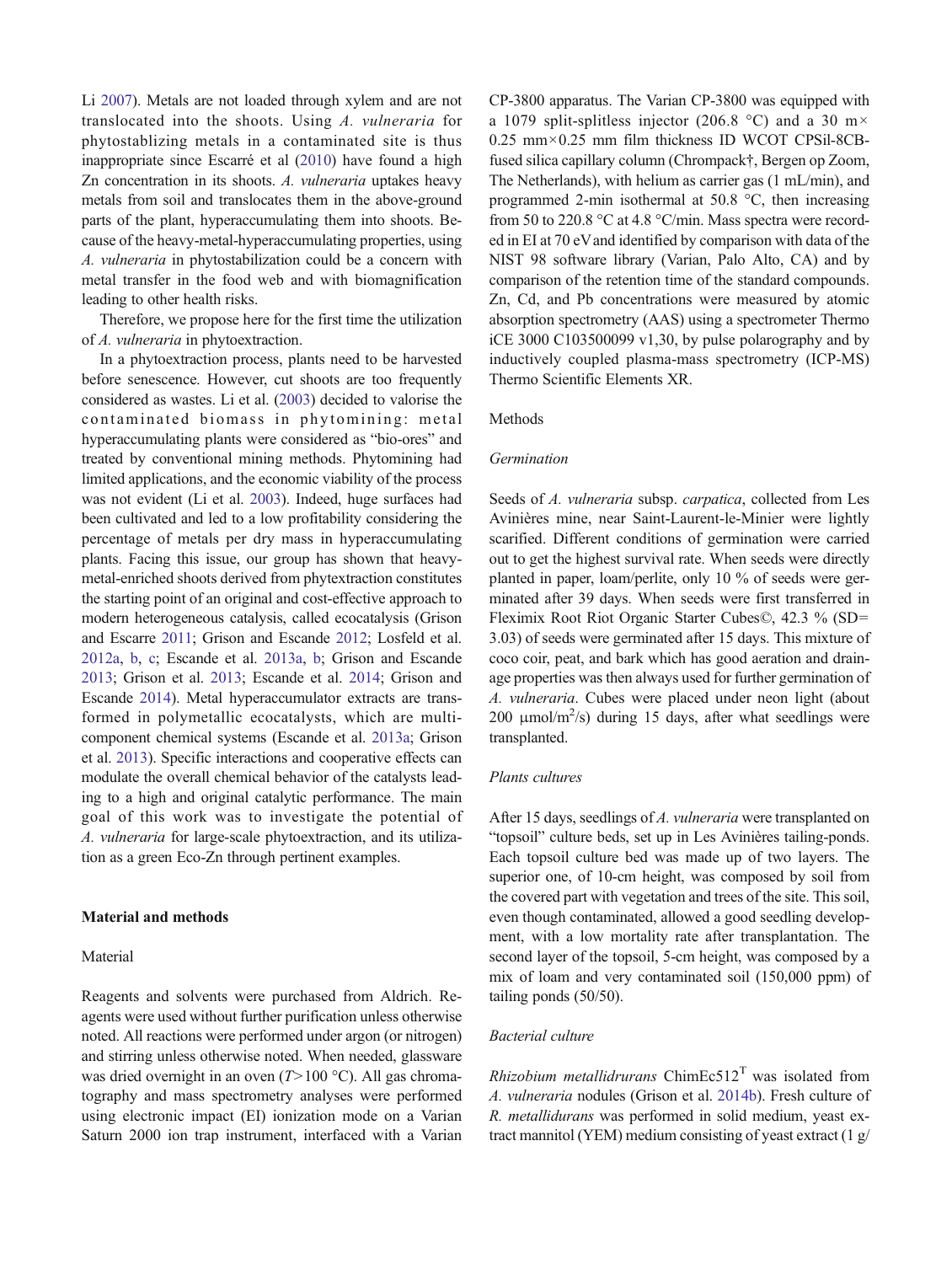L), mannitol (10 g/L),  $K_2PO_4$  (0.5 g/L),  $MgSO_4$  (0.2 g/L), NaCl (0.1 g/L), CaCO<sub>3</sub> (1.0 g/L), and agar (15 g/L). After innoculation, Petri dishes were incubated at 30 °C for 48 h to obtain well-grown single colonies. Fourty single colonies were transferred in  $16 \times 100$  mm test tubes with 4 mL of liquid medium, yeast mannitol broth medium (YMB) consisting of yeast extract (1 g/L), mannitol (10 g/L),  $K_2PO_4$  (0.5 g/L),  $MgSO_4$  (0.2 g/L), NaCl (0.1 g/L), and CaCO<sub>3</sub> (1.0 g/L). A range of heavy-metal-enriched YMB was tested as follows: 0 mM ZnSO4, 15 mM ZnSO4, 25 mM ZnSO4, 35 mM ZnSO4, and 40 mM ZnSO<sub>4</sub>. The liquid media was kept at 30  $^{\circ}$ C and thoroughly agitated at 200 rpm for 5 days.

# Heavy metals analysis of A. vulneraria shoots

A. vulneraria leaves were collected from 500 plants over 5 years of growing on the "Les Avinières" mine site, Saint-Laurent-le-Minier, Gard, France. Leaves were dehydrated for AAS and calcined by pyrolysis for polarography analysis. Pulse polarography was performed according to Golimowski and Rubel in 1974.

# Preparation of Eco-Zn catalyst derived from A. vulneraria

Leaves were harvested before flowering, air-dried, and crushed. The obtained solid (150 g) was calcinated at 400 °C for 5 h and the resulting powder (14.8 g) was added to 1 L of a solution of hydrochloric acid (∼1 M). The solution was heated at 60 °C and stirred for 2 h. The reaction mixture was then filtered on celite. The resulting solutions, composed of different metal chlorides, were then concentrated under vacuum, and dry residues were stored under nitrogen atmosphere.

# Analysis of Eco-Zn catalyst derived from A. vulneraria

ICP-MS analyses were performed using the metal analysis of total dissolved solutes in water. The dry samples were acidified with nitric acid 2.5 %, stirred for 30 min, and diluted to 0.05 g/L. Three blanks are recorded for each step (acidification and dilution) on a HR-ICP-MS Thermo Scientific Element XR.

# Bromination experimental procedure

In a typical procedure, the liquid aromatic substrate (5 equiv., 1.96 mmol) was introduced into a 25-mL flask equipped with a magnetic stirring bar. The Eco-Zn supported on montmorillonite K10 (16.44 mg (0.039 mol Zn) of finely ground catalyst in the presence of 80 mg of K10, then dried by heating on electric bill for 15 min at 150 °C), is then added to the starting material while stirring. To avoid any radical bromination, the reaction was carried in the dark. Bromine (1 equiv.,

0.39 mmol) was then introduced at once, while stirring. The reaction was monitored by GC MS analyses and the obtained products were compared to standard references. The reaction was complete in a few hours at room temperature for the compounds that were activated by electron-donating substituents. Good yields were obtained with the deactivated compounds, though heating to 60 °C was provided, water cooler. All the conditions and yields were detailed for each compound in Table 4.

In a typical procedure, the solid aromatic substrate (1 equiv., 1 mmol) was introduced in a 25-mL flask equipped with a magnetic stirring bar. The solid was dissolved in 3 mL of dichloromethane. The Eco-Zn supported on montmorillonite K10 (50 mg of finely ground catalyst in the presence of 80 mg of K10, and then dried by heating on electric lamp for 15 min at 150  $^{\circ}$ C) is then introduced to the mixture while stirring. To avoid any radical bromination, the reaction was carried in the dark. Bromine (1 equiv., 1 mmol) was then introduced at once, while stirring. The reaction was monitored by GC MS analyses and the obtained products were compared to standard references. The reaction was complete in a few hours at room temperature for the compounds that were activated by electron-donating substituents. Good yields were obtained with the deactivated compounds, though heating to 60 °C was provided, water cooler. All the conditions and yields were detailed for each compound in Table 4.

# Results and discussion

The phytoextraction technology is based on Nihyperaccumulating plants from the ultramafic soil where nickel is the targeted metal. Experience with Zn-hyperaccumulating



Fig. 1 Inflorescence of Anthyllis vulneraria subsp. carpatica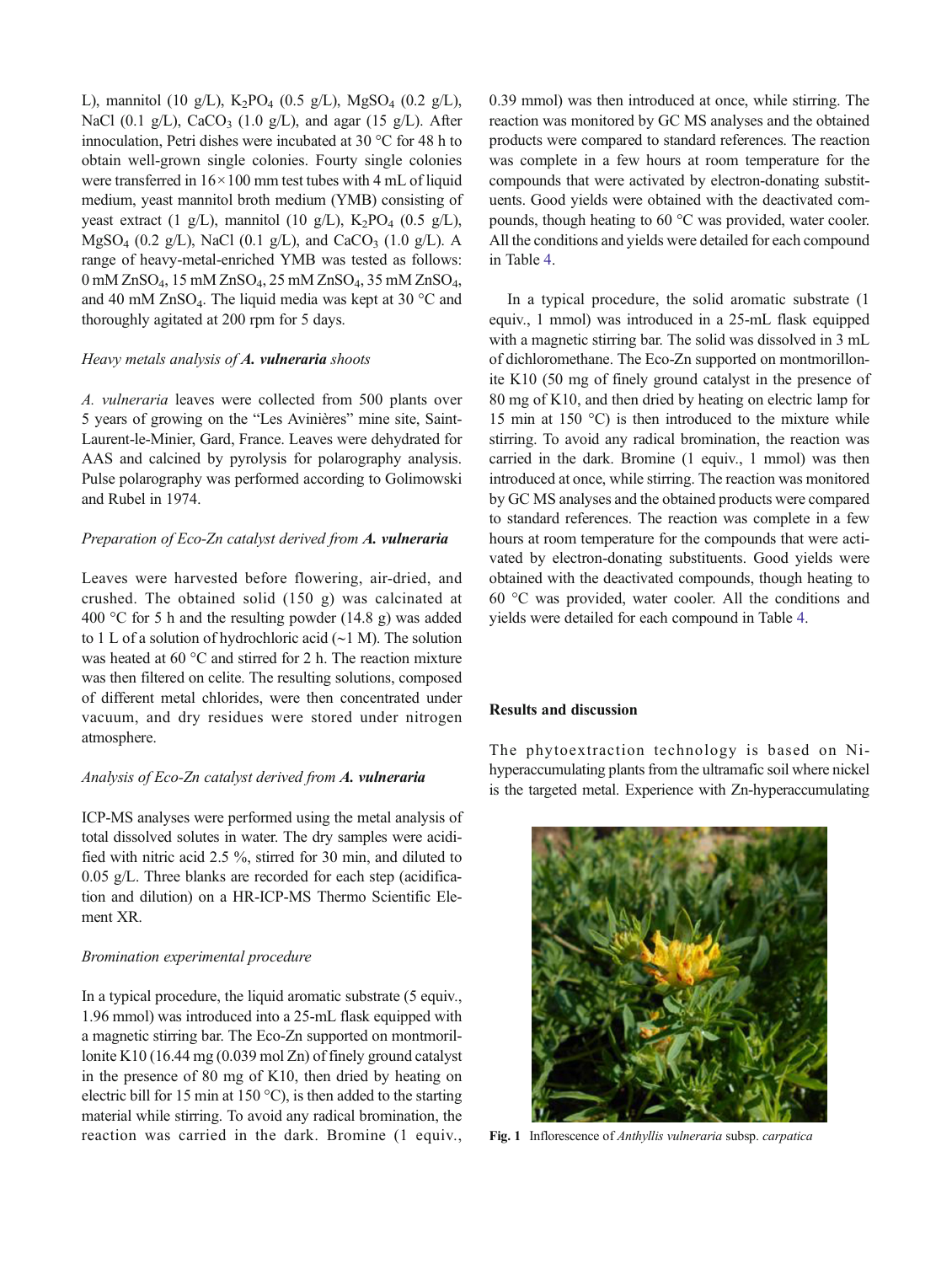

Fig. 2 The whole aerial parts of an individual of Anthyllis vulneraria subsp. carpatica

plants has not been much studied. These species are quite rare and the growing environment is often delicate because Znenriched soils are mostly due to mining exploitation leading to the degradation of the natural habitat. The mining site of Les Avinieres, South of France (03°66′50″E; 43°93′13″N), illustrates this problem: the pollution in soil is very high (Zn up to 156,000 ppm, Pb 36,354 ppm, Cd 700 ppm, Tl 115.1 ppm) but phytoavailable (Grison et al. 2010; Escarré et al. 2010). The soil fertility is low, heavy soil texture is not favorable to cultures, and water holding capacity is poor. A known Znhyperaccumultor present in this site is Noccaea caerulescens. It is a small plant that presents a poor biomass. Another Znhyperaccumulating, A. vulneraria, has been identified by Frérot et al. (2006) on the pilot site without the drawbacks presented by N. caerulescens.

A. vulneraria is undoubtedly an opportunity for Zn phytoextraction, due to the high accumulation ability; the

N. caerulescens

agronomic abilities, an abundant biomass; and an interesting root system increasing the organic matter and soil fertility as every legume. Indeed A. vulneraria harbors a unique rhizosphere that may improve restoration and reclamation activities (Grison et al. 2014b). All the aspects have been first studied.

## A. vulneraria, a metal hyperaccumulating legume

About 30 subspecies of A. vulneraria have been identified. Most of them tend to grow in the calcareous grasslands and rocky environments, while others are able to grow in metalliferous mine soils. Soil properties remain the same; it is derived from dolomitic limestone for both ecoytpes. A novel distribution of non-metallicolous and metallicolous populations recently identified in the region of Cévennes, South of France, is proposed here. New non-metallicolous A. vulneraria populations belonging to subspecies praepropera have been observed around the Causse de Blandas: at the south-east extremity at Pic d'Anjeau (867 m, 3°63′06″E, 43°91′69″N); near Saint-Bresson at the "Col des Aires" (520 m, 3°38′36″E, 43°57′14″N); near Beauquiniès (3°61′66″E, 43°89′24″N); around the Cirque de Navacelles (3°51′16″ E, 43°89′42″N); near Saint Jean de Buèges, along Buèges valley (3°62′17″E, 43°82′77″ N); and between the Causse de Blandas and the Causse du Larzac, at the Vis resurgence (3°48′09″E, 43°90′ 53″N). The only metallicolous population found in the area belongs to subspecies carpatica (Figs. 1 and 2) and grows in the metal-contaminated soil of the Les Avinières mine site (03°66′50″E; 43°93′13″N). The population was comprised of greater than 1000 individuals, but the species was not present in the other mine sites of the region.



 $\blacksquare$  [Zn]  $\blacksquare$  [Cd]  $\blacksquare$  [Pb]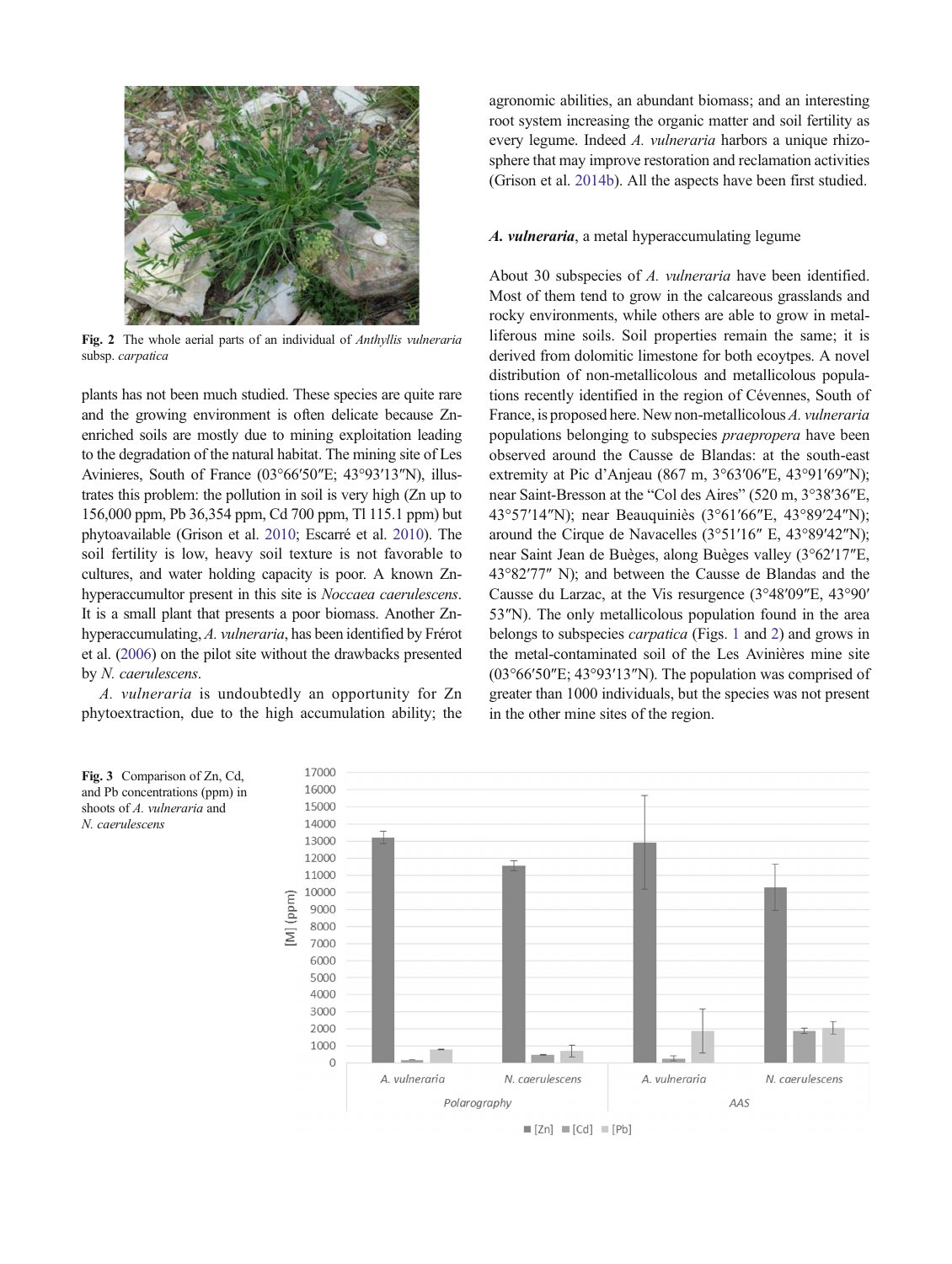Fig. 4 Zinc concentration in A. vulneraria shoots by AAS method—60, 180, 240, and 300 days after transplanting date



As metallicolous A. vulneraria, many legumes are known to tolerate metals and grow in soils with high metal concentrations (Vara Prasad and de Oliveira Freitas 2003; L'Huillier et al. 2010). According to Pajuelo et al. (2007), legumes are not hyperaccumulators. However, a very few exceptions are found; legumes can hyperaccumulate heavy metals as Pb (Sahi et al. 2002) and other heteroatoms as Se (Alford et al. 2012). Therefore, the potential accumulation of A. vulneraria subsp. carpatica has been investigated over 5 years of harvest and over 500 plants (Fig. 3). It was compared for reference, with the well-known Zn-hyperaccumulator, N. caerulescens, also naturally present on the Les Avinières site.

The accumulation abilities for Zn, Cd, and Pb of A. vulneraria and N. caerulescens were studied using two independent methods for more reliability: atomic absorption spectrometry (AAS) and polarography.

As shown in Fig. 3, Zn concentration of 10,000 ppm threshold was reached (Mahmood 2010; Losfeld et al. 2012a); both plants could be considered as Znhyperaccumulator. The Zn concentration in shoots of A. vulneraria was even higher than in N. caerulescens shoots. Therefore, regarding the definition of phytostabilisation (Wong 2003; Padmavathiamma and Li 2007), using



Fig. 5 Kinetic growth of R. metallidurans in artificially enriched YMB with  $ZnSO<sub>4</sub>$ 

A. vulneraria for such soil remediation is inappropriate. We propose herein using A. vulneraria for phytoextraction of a shortly depleted heavy metal, Zn.

Moreover, A. vulneraria appeared to be more metal selective than N. caerulescens regarding Cd accumulation.

Facing the high hyperaccumulation ability of A. vulneraria collected from Les Avinières, cultures of A. vulneraria were performed under controlled conditions in greenhouse to investigate the Zn accumulation profile. Zn accumulation in shoots was measured by AAS versus the elapsed time after transplantation; results are presented in Fig. 4.

The maximum Zn concentration, 17,428 ppm, was measured 240 days after transplanting and highly exceeded the Zn-hyperaccumulation threshold. Therefore A. vulneraria shoots were collected for biomass recovering 240 days after transplanting to get the highest yield of Zn extraction.

#### The A. vulneraria multi-symbiosis with rhizobia-like bacteria

As a legume, A. vulneraria establishes a symbiotic interaction with rhizobia-like bacteria, allowing it to grow in poor soils devoid of nitrogen nutriments. In 2009, Vidal et al. have identified a new symbiotic bacteria, Mesorhizobium metallidurans, of A. vulneraria subsp. carpatica from the mining site of Les Avinières. In 2013, Mahieu et al. have shown that A. vulneraria releases around 400 kg/ha of nitrogen in soil through rhizodeposition and decomposition of senescent tissue after 2 years of growth which increase soil fertility. Further investigations were performed on A. vulneraria symbiotic system, and more recently, a second symbiont has been found in its nodules, Rhizobium metallidurans (Grison et al. 2014a).

**Table 1** Specific growth value according to the  $ZnSO<sub>4</sub>$  concentration

| $YMB + [ZnSO4]$                                    |  | 0 mM 15 mM 25 mM 35 mM 40 mM |       |
|----------------------------------------------------|--|------------------------------|-------|
| Specific growth $(h^{-1})$ 0.177 0.161 0.169 0.174 |  |                              | 0.029 |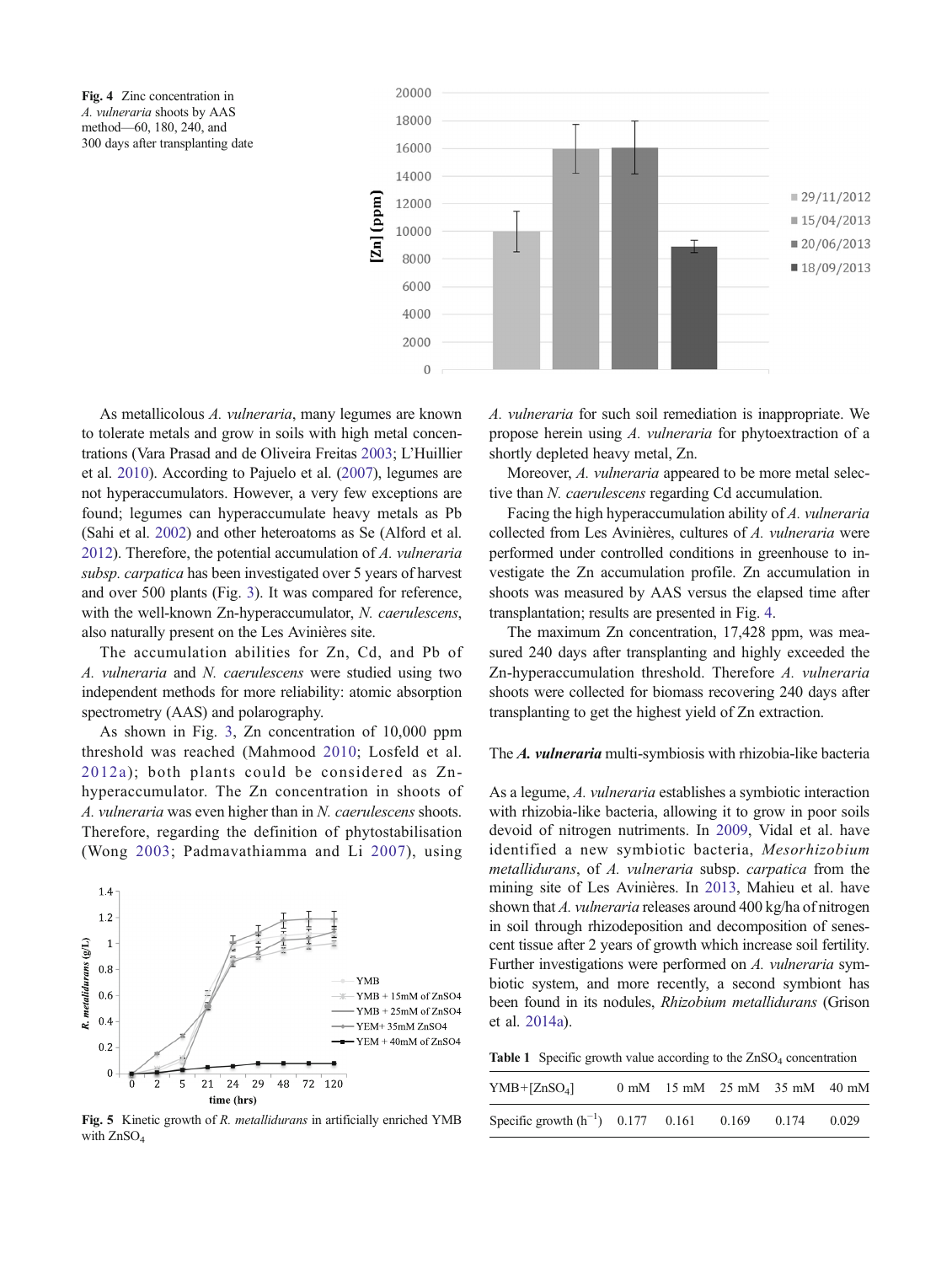Table 2 Mineral composition of the Eco-Zn catalysts established by ICP-MS

| Catalyst                                       | Concentration (ppm) |                 |                    |            |                  |              |              |                   |              |                  |
|------------------------------------------------|---------------------|-----------------|--------------------|------------|------------------|--------------|--------------|-------------------|--------------|------------------|
|                                                | Μg                  | Al              | Ca                 | Mn         | Fe               | Ni           | Cu           | Zn                | Cd           | Pb               |
| N. caerulescens Eco-Zn<br>A. vulneraria Eco-Zn | 15.921<br>35,876    | 10.904<br>6.015 | 100.641<br>668,579 | 594<br>862 | 48.322<br>14,888 | 584<br>2,734 | 409<br>2.460 | 73,443<br>154,202 | 4.475<br>533 | 20,320<br>11,700 |

The values written in bold are the three key metals for catalysis

A. vulneraria subsp. carpatica presented a rare case of multi-symbiosis. The phenomenon was noted especially when microbial biodiversity is low; a hundred times less, microbial species was found in such a polluted soil. Vegetal diversity being also restrained in the mining site, A. vulneraria was the only legume present and available that could be infected by rhizobia. The multi-symbiosis could be considered as a form of adaptation to extreme conditions through a co-evolution between A. vulneraria subsp. carpatica and M. metallidurans and R. metallidurans.

Facing the objective of using A. vulneraria shoots as an ecocatalysis in the synthesis of precursors for chemical industry, the fast growth and abundance of starting material is required. Rhizobia living in symbiosis with A. vulneraria play here an interesting role. The symbionts promote the plant growth by producing ammonium from atmospheric  $N<sub>2</sub>$  fixation. Thereby a cost-efficient method to selectively culture them at a large scale is needed.

M. metallidurans and R metallidurans are tolerant to high concentration of heavy metals. Their tolerance has been tested in Cd- and Zn-enriched YEM solid media. On such media, the level of heavy metal is so high that only tolerant strains are able to grow. Addition of heavy metals in the culture medium can be therefore considered as a new cost-efficient method of selection like usually antibiotics.

Large-scale culture needs to be performed in liquid medium. R. metallidurans growth was tested in a wide range of YMB liquid media enriched with ZnSO<sub>4</sub> at 0, 15, 25, 35, and 40 mM (Fig. 5). Bacterial population evolution was determined by dry mass measurement since R. metallidurans was aggregating in liquid medium disturbing the OD measurement because of the production of extracellular polysaccharides (Dorken et al. 2012).

Table 3 Zn/Cd and Zn/Pb ratios of the Eco-Zn catalysts

| Catalyst               | Ratio |       |  |  |
|------------------------|-------|-------|--|--|
|                        | Zn/Cd | Zn/Pb |  |  |
| N. caerulescens Eco-Zn | 16.4  | 3.6   |  |  |
| A. vulneraria Eco-Zn   | 289.3 | 13.2  |  |  |

The values written in bold are the three key metals for catalysis

In Fig. 5, up to 35 mM of zinc, bacterial dry mass increased with time. R. *metallidurans* growth was not disturbed by such concentrations of ZnSO4. As shown in Table 1, the specific growth rates during the exponential growth were all similar and confirmed that zinc, in a certain limit, had no impact on the strain growth and on the kinetic growth. Therefore, YMB medium enriched with  $35 \text{ mM of ZnSO}_4$  could be optimum for industrial Rhizobia culture without affecting the kinetic growth and thus productivity.

The impact of the symbionts has been investigated on Zn extraction. When A. vulneraria was inoculated by R. metallidurans, the concentration of Zn in shoots was increased by 36 %. For large-scale phytoextraction in the pilot site of Les Avinières, A. vulneraria was then always inoculated by R. metallidurans to get the highest concentration of Zn.

An opportunity for Zn phytoextraction and biomass recovering in EcoCatalysis

Estimation of the biomass production per hectare could be made by calculating how many plants could cover 1 ha. The agronomic aspects of phytoextraction have been the subject of detailed calculations and modelling by Robinson et al. (2003). In its simplest form, the actual amount of zinc gained per hectare per annum in a phytoextraction process depends essentially on the proportional relationship between zinc concentration in the phytoextraction crop and its harvestable biomass yield, thus:

 $YNi = FNi.Ybio$ 

| FNi | Average fraction of zinc in A. vulneraria biomass     |
|-----|-------------------------------------------------------|
|     | Ybio Biomass yield of hyperaccumulator (kg/(ha/year)) |
| YNi | Total zinc gain (kg/(ha/year))                        |

Assuming 70 % ground cover (Robinson et al. 2003), the number of A. vulneraria plant per hectare was estimated at 266,160 in the site of Les Avinières. The theoretical yield per hectare was 1791 kg/ha of dry biomass. The average fraction of zinc in A. vulneraria biomass, estimated at 1.5 % enabled us to calculate the total zinc gain: shoots from a crop of A. vulneraria could potentially remove 27 kg/ha of Zn.

This result has been compared with the Znhyperaccumaltor reference, N. caerulescens. The theoretical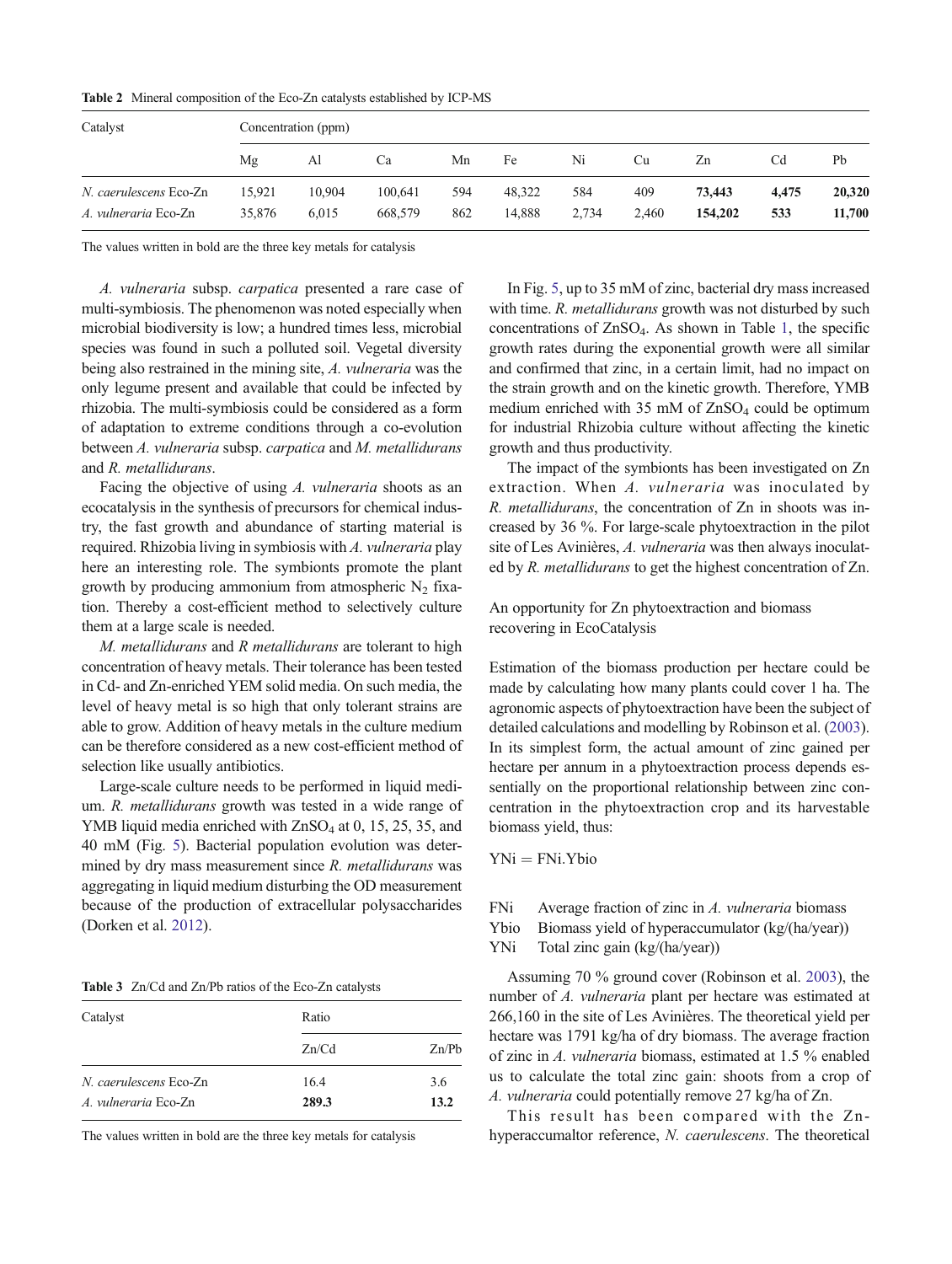| Entry                       | Substrate       | Product                            | Time                                | Temperature                        | Catalyst          | Yield                             |
|-----------------------------|-----------------|------------------------------------|-------------------------------------|------------------------------------|-------------------|-----------------------------------|
| $\,1\,$                     |                 | $\circ$                            | $6\ \mathrm{h}$                     | $25^{\circ}$ C                     | $Eco-Zn$<br>/K10  | $100~\%$                          |
| $\sqrt{2}$                  |                 | Βr<br>.Br                          | $3\ \mathrm{h}$                     | $60^{\circ}$ C                     | Eco-Zn<br>/K10    | $100~\%$                          |
| $\ensuremath{\mathfrak{Z}}$ |                 | .Br                                | $3\ \mathrm{h}$                     | $60^{\circ} \text{C}$              | FeBr <sub>3</sub> | $60~\%$<br>(Vogel et<br>al. 1996) |
| $\sqrt{4}$                  |                 | Br.                                | 1 h then<br>$45 \; \mathrm{min}$    | 30°C then<br>$70^{\circ} \text{C}$ | pyridine          | $60~\%$<br>(Vogel et<br>al. 1996) |
| $\sqrt{5}$                  |                 | Br.                                | $3\ \mathrm{h}$                     | $60^{\circ}$ C                     | K10               | $27\ \%$                          |
| $\sqrt{6}$                  |                 | Br                                 | $3\ \mathrm{h}$                     | $60^{\circ}$ C                     |                   | $<\!1$ $\%$                       |
| $\boldsymbol{7}$            | СI              | СI<br>Br                           | $6\,\ensuremath{\mbox{\textit{h}}}$ | $60^{\circ}$ C                     | Eco-Zn<br>/K10    | $100~\%$                          |
| $\,$ 8 $\,$                 |                 | Br                                 | 3 <sub>h</sub>                      | $60^{\circ}$ C                     | Eco-Zn<br>/K10    | $100~\%$                          |
| 9                           |                 | Br                                 | 3 <sub>h</sub>                      | $60^{\circ}$ C                     | Eco-Zn<br>/K10    | $100~\%$                          |
| $10\,$                      |                 | .Br                                | 3 <sub>h</sub>                      | $40^{\circ}$ C                     | Eco-Zn<br>/K10    | $100~\%$                          |
| $11\,$                      | Ó               | O<br>$Br \frac{f_1}{H}$<br>Η,<br>O | $17\ \mathrm{h}$                    | $25^{\circ}\textrm{C}$             | Eco-Zn<br>/K10    | $83~\%$                           |
| $12\,$                      | Η,<br>O<br>O.   | .O.<br>Br                          | $3\ \mathrm{h}$                     | $40^{\circ} \text{C}$              | Eco-Zn<br>/K10    | $100~\%$                          |
| $13\,$                      | Ò.<br>۰O<br>HO. | O<br>O<br>,OH<br>Br                | $3\ \mathrm{h}$                     | $60^{\circ} \text{C}$              | Eco-Zn<br>/K10    | $100~\%$                          |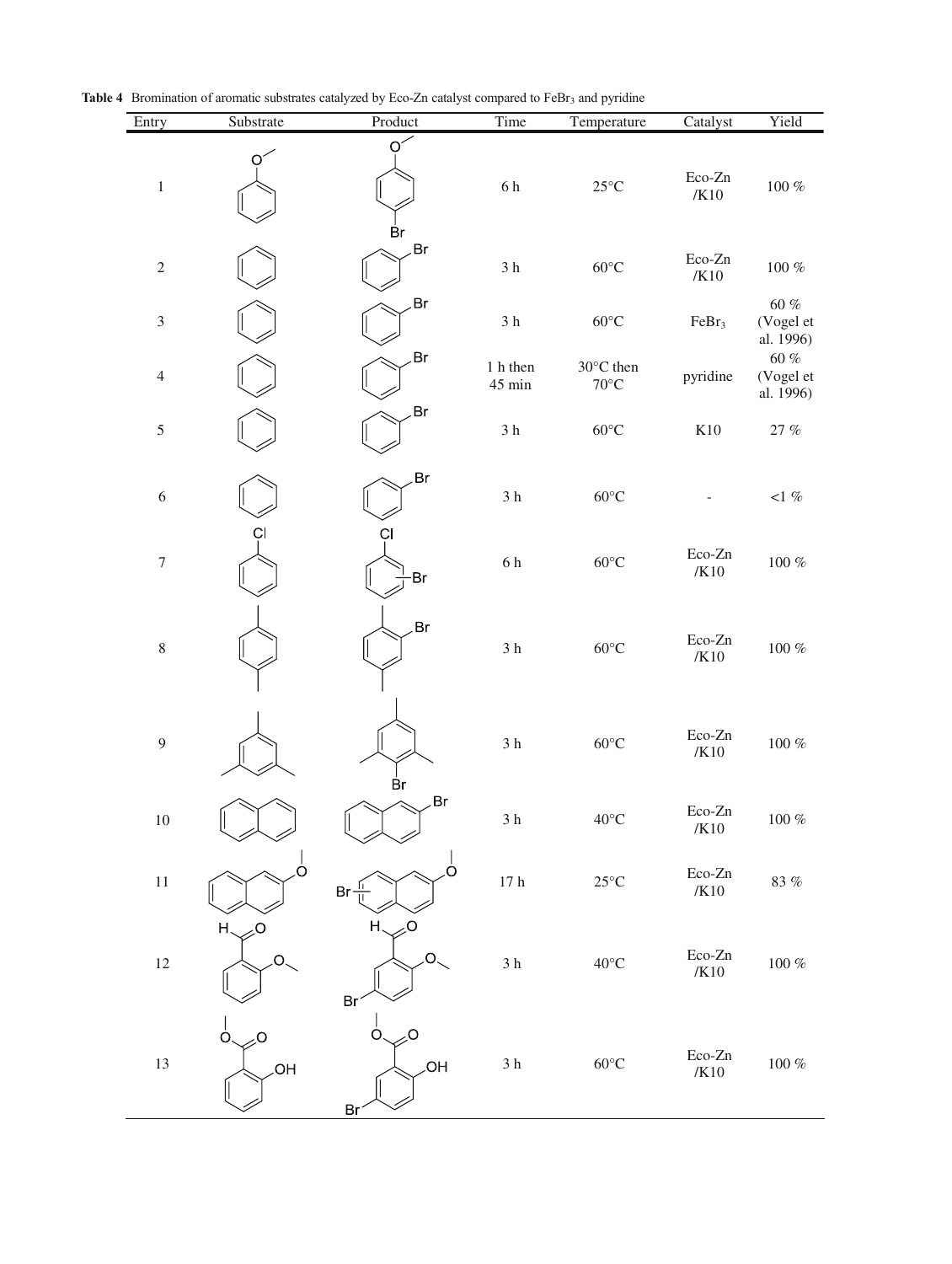Scheme 1 General bromination of aromatic substrates catalyzed by Eco-Zn catalyst

yield per hectare was 1632 kg/ha and the average fraction of zinc in N. caerulescens was 1 %. Shoots from a crop of N. caerulescens could only remove 16.8 kg/ha of Zn.

# Efficient recovering of A. vulneraria-contaminated shoots

In phytoextraction, contaminated shoots of extracting plants are too often considered as wastes and are poorly valorised. An efficient method to recover Zn from A. vulneraria shoots is described here through the preparation of heterogeneous EcoCatalysts used in synthetic transformations.

The selection of conditions guided us towards a simple, low-cost, and efficient process in accord with the principles of green chemistry (Anastas and Warner 1998). It is also compliant with direct industrial applications. Two parameters were crucial: a high concentration of Zn in leaves promoted an efficient catalysis and a high ratio of Zn/Cd and Zn/Pb limited the amount of Cd and Pb in the catalytic structure. This aspect was crucial because these last elements were not eco-friendly elements.

A comparison between both Zn-hyperaccumulating plants from Les Avinieres, A. vulneraria and N. caerulescens, was required. Motivated by the chemical recovery of these plants, the study was performed after the transformation of their biomass into Eco-Zn catalysts. Biomass was dried and crushed. A thermal treatment was then applied to destroy organic matter. The ashes obtained were treated with hydrochloric acid to finish the destruction of the remaining organic compounds and to convert metallic cations into metal chlorides. The resulting solutions, composed of different metal chlorides, were then concentrated and dried to obtain Eco-Zn catalysts. Inductively coupled plasma-mass spectrometry (ICP-MS) analyses were used to determine the composition of the Eco-Zn catalysts obtained. Table 2 exemplifies the composition of the different plant extracts obtained.

The Zn level of Eco-Zn from A. vulneraria was higher than Zn level of Eco-Zn from N. caerulescens as noticed in shoot concentration. The metal hyperaccumulation selectivity was

| <b>Table 5</b> Sheldon's E<br>factor for benzene | Catalytic system  | E factor |
|--------------------------------------------------|-------------------|----------|
| bromination                                      | FeBr <sub>3</sub> | 5.76     |
|                                                  | Pyridine          | 3.04     |
|                                                  | $Eco-Zn$          | 1.20     |



Scheme 2 Extension to the bromination of thiophene

investigated by measuring the ratios of Zn/Cd and Zn/Pb, summarized in Table 3.

The difference between the two systems was spectacular. A. vulneraria phytoextracted Zn much more selectively than N. caerulescens and so led to a higher concentration of Zn in the ecocatalyst.

A. vulneraria represents a very good metallophyte—Zn concentration was maximized in shoots; non-eco-friendly elements (Pb and Cd) concentrations were very low; and biomass production was high and led to high total gain of Zn. It represents an important result for the chemical perspective but also on a theoretical level: it shows the advantage of A. vulneraria for phytoextraction programs.

Encouraged by these results, we explored the chemical recovery of biomass produced by A. vulneraria, A. vulneraria Eco-Zn, through a reaction of industrial interest, the bromination of aromatic susbstrates.

# Application in ecocatalysis bromination via electrophilic aromatic substitution

Brominated aromatic compounds are widely used by the chemical industry, in benzene, heterocyclic, polycyclic series. These compounds are used as precursors for the synthesis of molecules of economic interest, such as drugs (e.g., nicergoline, bromocriptine, brotizolam), colors (e.g., 6,6′ dibromoindigo), flame retardants (e.g., tetrabromobisphenol A), and colored indicators (e.g., bromothymol blue) (see Table 4).

The common method to introduce a bromo atome on an aromatic ring is the electrophilic aromatic substitution (EAS). Bromine itself is not electrophilic enough to react with benzene. The introduction of a catalyst is essential to lead to the substitution product. It can be catalyzed by FeBr<sub>3</sub>, used as a Lewis acid or by pyridine, which activates bromine electrophily (Vogel et al. 1996). However, bromination catalyzed by FeBr<sub>3</sub> or pyridine is not completed and often leads to a mixture of mono- and dibromo-aromatic product (Kalsi 2007).

Experiments were performed to examine bromination with Eco-Zn green system in heterogenous catalysis. The general EAS reaction is described in Scheme 1 and has been applied to a range of examples in Table 4.

A catalytic system was obviously needed for the bromination of aromatic substrates (entries 5 and 6 in Table 4). The catalysts developed from Eco-Zn allowed bromination by electrophilic substitution of many aromatic compounds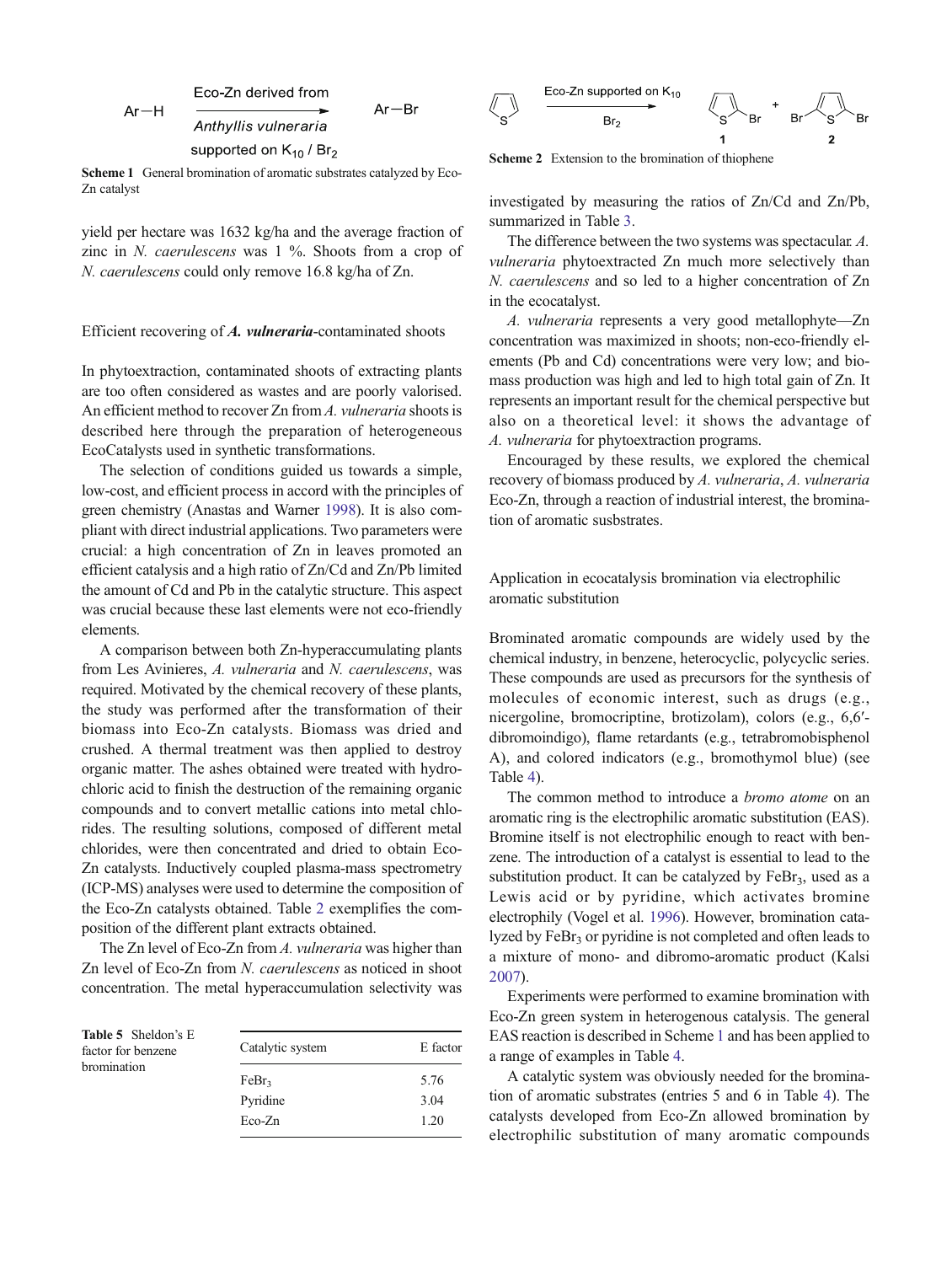Table 6 Regioselectivity of bromination reaction on thiophene

| Substrate | Product                                                      | Time            | Temperature       | Yield         |
|-----------|--------------------------------------------------------------|-----------------|-------------------|---------------|
|           |                                                              |                 | $^{\circ}{\rm C}$ | (ratio 1/2)   |
|           |                                                              |                 |                   | 1:45%         |
| `S        | $\pm$<br>Br-<br>Br<br>Br<br>`S<br>`S´<br>1<br>$\overline{2}$ | $1 \; h \; 30$  | $25\,$            | 2:25%         |
|           |                                                              |                 |                   | $(1/2 = 1.8)$ |
|           |                                                              |                 |                   | 1:36%         |
| Ś.        | $\ddot{\phantom{1}}$<br>$Br^-$<br>Br<br>Br<br>`S<br>`S´      | $2\ \mathrm{h}$ | $\boldsymbol{0}$  | 2:8%          |
|           | 1<br>$\overline{2}$                                          |                 |                   | $(1/2 = 4.6)$ |
|           |                                                              |                 |                   |               |

(entries 1, 2, and 7–13). The reactions catalyzed by Eco-Zn were rapid and selective and led to high yields. Eco-Zn (entry 2) was more efficient than  $FeBr<sub>3</sub>$  (entry 3). The reaction was carried out without solvent other than the brominated substrate, when liquid at the reaction temperature. Bromination was realizable with a wide range of methoxy, methyl, hydrogen, chloro, formyl, and methylcarboxy substituents and with mono or polyaromatic substrates. The steric hindrance did not modify the efficiency of EAS and no polybromination was observed. The ecocatalyst was reused and retained optimum activity until four cycles; after completion of the reaction, the supported catalyst was filtered and dried easily by heating at 110 °C for 30 min.

A comparison between FeBr<sub>3</sub>, pyridine (Vogel et al. 1996) and Eco-Zn was demonstrative. The three catalytic systems were studied through benzene bromination and compared with Sheldon's E factor (Sheldon 2007; Sheldon 2008) (Table 5).

Eco-Zn clearly led to the lowest E-factor compared to classical methods. No further purification was needed; a simple filtration was readily performed to recover the active Eco-Zn. On the contrary, when using both conventional catalysts, aqueous treatment was required and led to wastes containing toxic compounds. A non-negligible quantity (16 %) of side product, para-dibromobenzene, was also obtained and required further purification.

Particular interest lies in using Eco-Zn catalyst derived from A. vulneraria in bromination of heterocycles. Thiophene is widely used by chemical industry as an interesting starting material in EAS; it has been the object of a particular study (Scheme 2).

Under the conditions described in Table 6, Eco-Zn catalyst was able to catalyze bromination of thiophene with satisfactory yields. Classically, the procedure for the bromination of thiophene consists of adding an equimolar amount of bromine to thiophene while cooling. However, the 2,5 dibromothiophene is predominant. Only a minor amount of monobromine was obtained here. Pleasingly, the reaction catalyzed by Eco-Zn allowed a good control of monobromination.

#### Conclusion

A. vulneraria had been used in phytoremediation process, in phytostabilisation so far. However, A. vulneraria subsp. carpatica was able to translocate and hyperaccumulate very high concentration of Zn in shoots. A maximum of 17,428 ppm of Zn was reached in shoots which clearly exceeded the hyperaccumulation threshold of 10,000 ppm and the Zn concentration of a Zn-hyperaccumulator reference, Noccea caerulescens. Total gain of Zn of A. vulneraria was 38 % higher than the one of N. cearulescens. Therefore, the huge hyperaccumulation abilities and the large biomass production conducted to develop a phytoextraction process with A. vulneraria subsp. carpatica. The phytoextraction of Zn was optimized by inoculating A. vulneraria with R. metallidurans, a natural symbiont. Zn concentration in shoots was increased by 36 % after inoculation. Selective culture of R. metallidurans was investigated in a large scale in liquid medium, artificially enriched with 35 mM of  $ZnSO<sub>4</sub>$  for the development of the phytoextraction process on a pilot site. Contaminated shoots of A. vulneraria were not considered as wastes and were recovered as Eco-Zn catalyst in electrophilic aromatic substitution. Eco-Zn catalyst led to much higher yields and deeply lower Sheldon's Efactor than conventional catalysts. Eco-Zn catalyst derived from contaminated shoots of A. vulneraria subsp. carpatica consisted